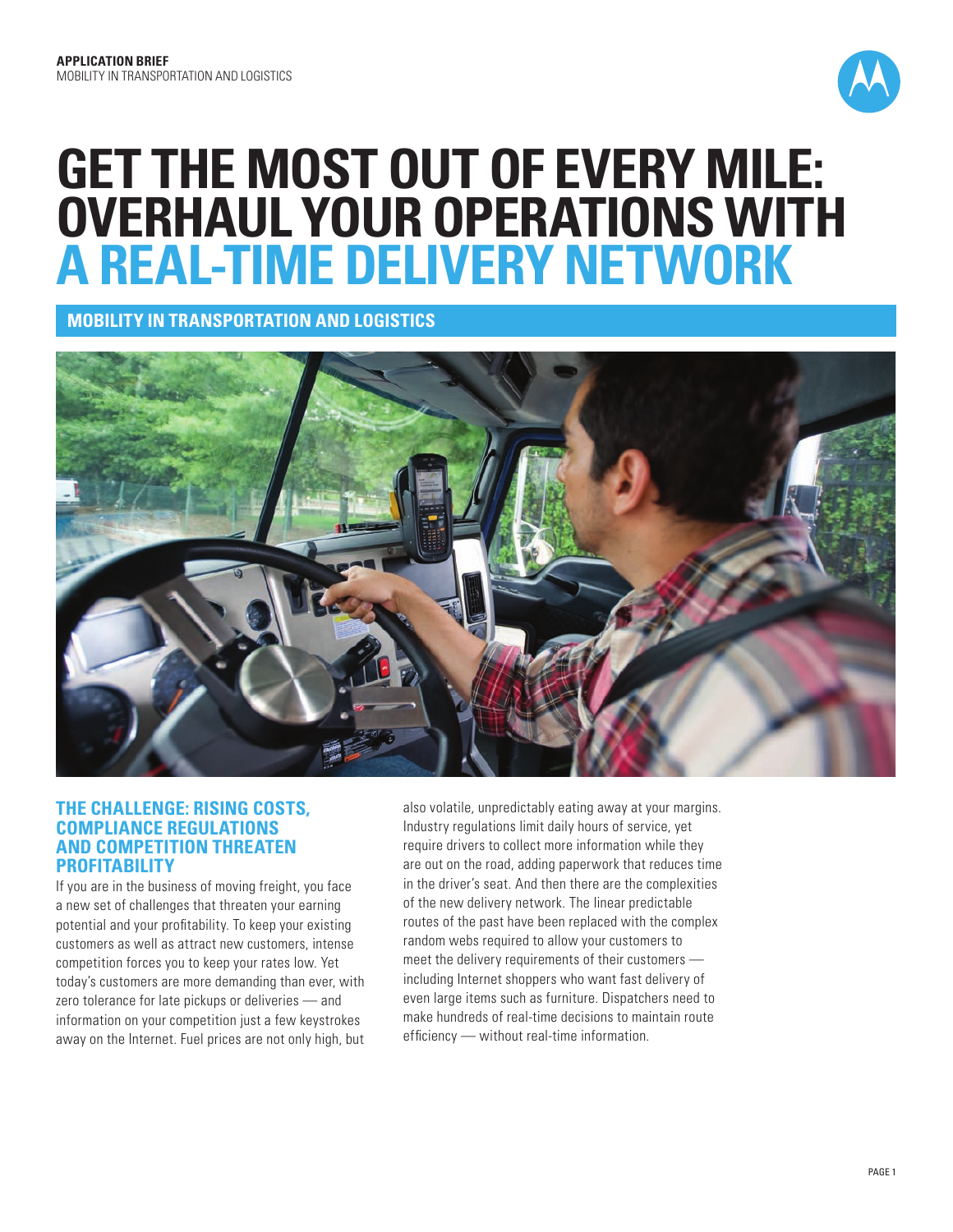# **The solution: transform your delivery network with real-time information**

Motorola's Transportation and Logistics Mobile Computing Portfolio addresses these issues, allowing you to deliver each and every shipment on time, at the lowest possible cost. With our mobile devices in the hands of your drivers and in the cabs of your trucks, real-time processes replace paper throughout the entire delivery network. The split-second visibility of information allows you to more tightly manage your drivers, vehicles, loads and even your customers. And that improved management drives efficiency and profitability into your business, while driving wasted time and inaccuracies out.

#### **Dispatch: real-time information drives costs down and service quality up**

Dispatchers have the information they need to orchestrate the most efficient movement of trucks, drivers and loads between pickup and delivery sites, including:

- The location of each truck
- The route your trucks have travelled and whether a truck is 'off route'
- How many hours each driver has logged
- Which loads are in danger of being delivered late
- The location of all new pick-up requests and the promised pick-up time
- The available space in each truck
- Confirmation of load deliveries
- A potential mechanical problem in the engine that could reduce mileage or result in a breakdown that would wreck havoc with service quality
- Time spent waiting to load or unload shipments at customer locations

As a result, loads are delivered on time, at the right time, with the least amount of time and miles traveled. Costs are minimized and customer service quality increases, improving the bottom line while strengthening customer relationships and retention.

#### **Drivers: real-time information increases productivity and reduces errors in the delivery process**

With mobility, computerized forms and automated data capture tools replace paper. Now, drivers can capture a wealth of data with very little, if any, effort — from:

- A signature for instant proof of delivery and same day invoicing
- Mileage and hours for paperless regulatory compliance
- A photo for indisputable proof of condition
- The scan of the bar codes on cases and pallets to validate that the right shipments are being loaded and unloaded throughout the day.

The result? Time spent on administration is turned into time spent on the road, allowing drivers to cover more miles and make more deliveries every day.

# **OVERHAUL YOUR ENTIRE OPERATION from dispatch to delivery**

Our mobile devices help you overhaul the way you do business — from the moment a customer orders a pickup to the moment the order is delivered.

### **Proof of pick-up and delivery of the right shipment — at the right time**

Pickup and delivery processes are typically heavily dependent upon paper forms. But when drivers carry a Motorola mobile device, there is no need for paper. Drivers start with a quick scan of the bar codes on the shipment to verify that the right boxes and pallets are about to be loaded or unloaded, preventing costly mis-shipments.

Instead of capturing a signature on a paper form that is returned to the office for additional processing, your customers can sign electronically right on the screen of our mobile devices. Drivers can simply hand the mobile device directly to customers to sign — the signature line will display regardless of which way the device is oriented. Drivers can snap a quick photo of the shipment at the doorstep with a geostamp that is embedded automatically for proof positive of the time, date and physical location of the pick-up or drop-off. The fast cellular connection allows all information to be instantly transmitted back to the office — including the high-resolution color photo.

The result? You have proof positive that the right shipment was delivered to the right place at the right time. And accounting can invoice the same day as the delivery, with less administrative effort and less cost.

#### **Damage control: Real-time proof of condition**

A picture really is worth a thousand words — especially when proof of condition is required. For example, if a table was damaged in transit, the driver can take a picture of the entire table as well as a detailed close-up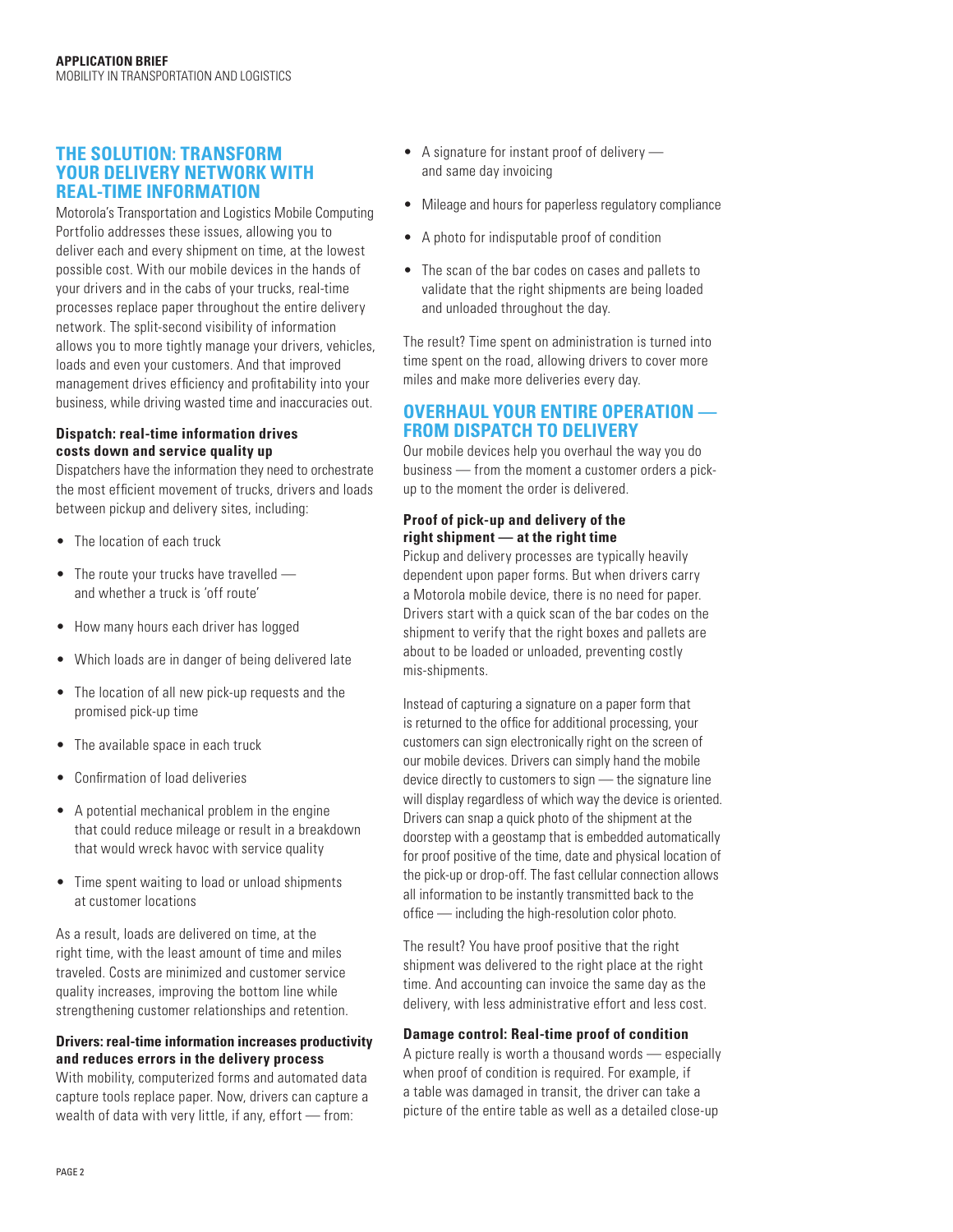Drive costs down and customer service up with the best-in-class GPS technology in our mobile devices. The same device that eliminates driver paperwork can allow dispatch to track drivers in real time, whether they are at the delivery dock or out on the road — even in areas with a dense canopy of foliage and urban canyons. The constant stream of real-time location information allows dispatchers to better manage routes and ensure drivers arrive on time, with the least amount of miles traveled reducing fuel costs and vehicle wear and tear. And since you can track mileage and hours logged, you can automatically collect regulatory information, such as hours of service and fuel tax data. The result? Instead of completing volumes of regulatory paperwork, your drivers can spend more time on the road, improving the efficiency of your fleet.



shot of the damaged area. Text or voice comments can be appended to the photo to explain how the damage occurred and the details of the conversation with the customer. With the press of a few keys, the driver can rename the files so they are intuitively associated with the right work order — no need to spend time transferring to a laptop or desktop computer. The electronic photos are then automatically attached to the work order and submitted instantly, simplifying recordkeeping — no need to organize and store printed photos. The result is indisputable proof of condition, preventing false damage claims and limiting liability to the actual damage that was incurred.

#### **OSD (overages, shortages and damages)**

Processing exceptions during the day can be very time consuming — unless your drivers have a mobile computer or tablet in hand. Instead of completing additional forms, drivers can capture the required information electronically and instantly transmit the data directly into your business system. Neither office administrators nor your drivers need to spend time on OSD-related paperwork, improving the productivity of your drivers and your internal administrative staff time.

#### **Real-time payment processing**

A driver arrives at the door to deliver a drop-shipment of a large item to an end customer. The delivery is C.O.D., but the customer does not have the cash on hand. With a payment card module attached to one of our handheld mobile devices, the problem is solved — customers can use a credit or debit card to make the payment. Your customer appreciates the flexibility to better serve their customers, while their customers appreciate the added convenience.

#### **Real-time paperless recordkeeping and regulatory compliance**

With Motorola mobile devices, you can eliminate paper — period. At the start of the day, dispatch sends electronic route plans and manifests right to the Motorola mobile device — drivers no longer need to stop in the office to pick up paperwork or spend time throughout the day processing that paperwork. Even customer paperwork can be turned into electronic documents, complete with legible fine print. For example, with the single press of a button, drivers can use the integrated high-resolution camera to capture and attach an electronic version of a paper Bill of Lading (BOL) and more to the shipping record.

Complying with government regulations in the trucking industry can quickly translate into a sizeable block of time drivers must spend on paperwork instead of driving. Now, you can create an application that allows drivers to simply log on to the mobile device to activate the automatic capture of everything from hours of service to mileage for fuel tax computations — no driver action required. When performing safety inspections, drivers can complete an electronic list of checkboxes, ensuring that inspections are always performed consistently. And an unalterable stamp with the time, date and location of the safety inspection can be automatically appended to the form, providing proof that inspections were performed when and where they were required. The result? Driver productivity is improved, and you can count on receiving highly accurate information on time, eliminating the risk of non-compliance fines. And as new regulations are enacted, gathering the new information can be as simple as adding a new auto-fill field to an existing electronic form.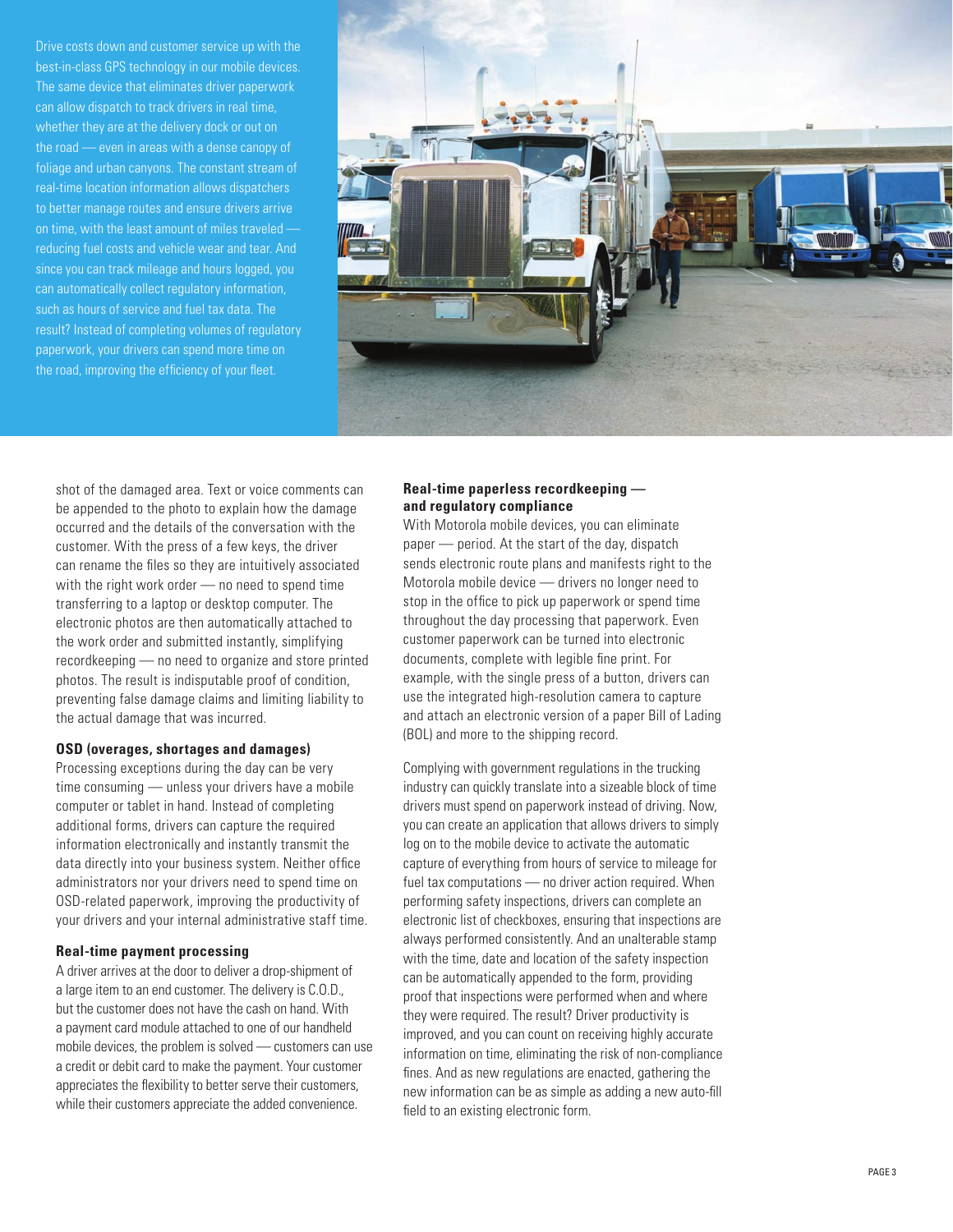#### **Improve route efficiency and shipment visibility**

Do you know where your shipments are? With best-inclass GPS integrated into our T&L Mobile Computing portfolio, you will. You can count on virtually constant location-based data — even if your trucks are traveling through urban canyons or heavily forested areas. With visibility into the real-time location of all trucks and the shipments in those trucks, dispatchers can:

- Use vehicle proximity and remaining driver hours of service to assign new pick-up requests, minimizing mileage and ensuring on-time arrivals.
- Provide customers with accurate delivery windows — and timely updated delivery windows in the event of delay.
- Review historical route information to refine routes and continually reduce mileage and fuel costs.

#### **Better tracking of demurrage time and fees**

Time is money in the trucking industry, and when customers unnecessarily delay your drivers, demurrage fees help offset the high cost of an idle truck. With our mobile devices, you are no longer dependent upon your drivers to capture and transmit time spent waiting to load or unload to your dispatchers — instead, dispatchers can see arrival and departure times in real time. Alarms can notify dispatchers before the time threshold is crossed, allowing dispatch to proactively contact the customer to help eliminate the extra charge and avoid the downtime. In the event the excessive idle time does occur, you can consistently and accurately charge the demurrage fee, complete with undeniable proof in the form of GPS -based information. And to help protect the productivity of your fleet, dispatch can identify customers who regularly incur demurrage charges and develop a plan to help eliminate those extra charges for a win-win situation: your customers eliminate penalty fees and your fleet utilization, freight capacity and customer service levels are improved.

#### **Make every driver a safe driver**

Our fixed mount in-vehicle mobile computer provides a right-now look into driver behavior, allowing dispatch to spot unsafe driving habits. Drivers that routinely speed and brake heavily can be better managed and counseled on how to develop safer driving practices that improve the safety of the driver, the truck and everyone in the vicinity of the driver, reducing risk and insurance premiums.

#### **Improve load security**

Since GPS tracking provides real-time location information, geo-fences can be established to define the geographic perimeter for each route. When drivers stray outside of the geo-fence, alarms can instantly notify dispatchers, who can then immediately contact drivers to determine if they are off route for a valid business reason — or if there is a potential security issue with a load.

#### **Real-time navigation**

Your drivers spend their day out on the road, where traffic and road conditions are just as dynamic as your delivery manifest. With access to real-time navigation as well as traffic and road conditions, drivers can easily find their way around a traffic jam or a road closing to remain as on schedule as possible.

#### **Real-time voice and text-based communications for faster response times**

With real-time voice, text messaging and email communications in hand, your drivers can reach and be reached in seconds by co-workers, dispatch, supervisors and customers. Push-to-talk (PTT) walkie-talkie style voice communications (carrier dependent) provide an instant connection between dispatch and one driver or dispatch and all drivers. When drivers return to the depot, our mobile devices can switch from the cellular network to any available wireless LAN, providing costeffective and robust in building voice and data services.

# **Increase the uptime and longevity of your vehicle fleet**

Our mobile devices allow you to monitor the real-time health of your vehicles and automatically schedule standard maintenance based on miles driven, increasing the uptime of each and every vehicle in your fleet.

#### **Perform maintenance on time, every time**

Whether you leverage the GPS functionality in our mobile handheld computers or the telematics data in our vehicle mount mobile computers, you can automatically monitor the mileage on every truck in your fleet. Once that information is electronically transferred to your vehicle maintenance system, regular maintenance can be automatically scheduled and the necessary parts and tools ordered. Maintenance is performed on time, every time, increasing vehicle lifecycle, performance and fuel efficiency.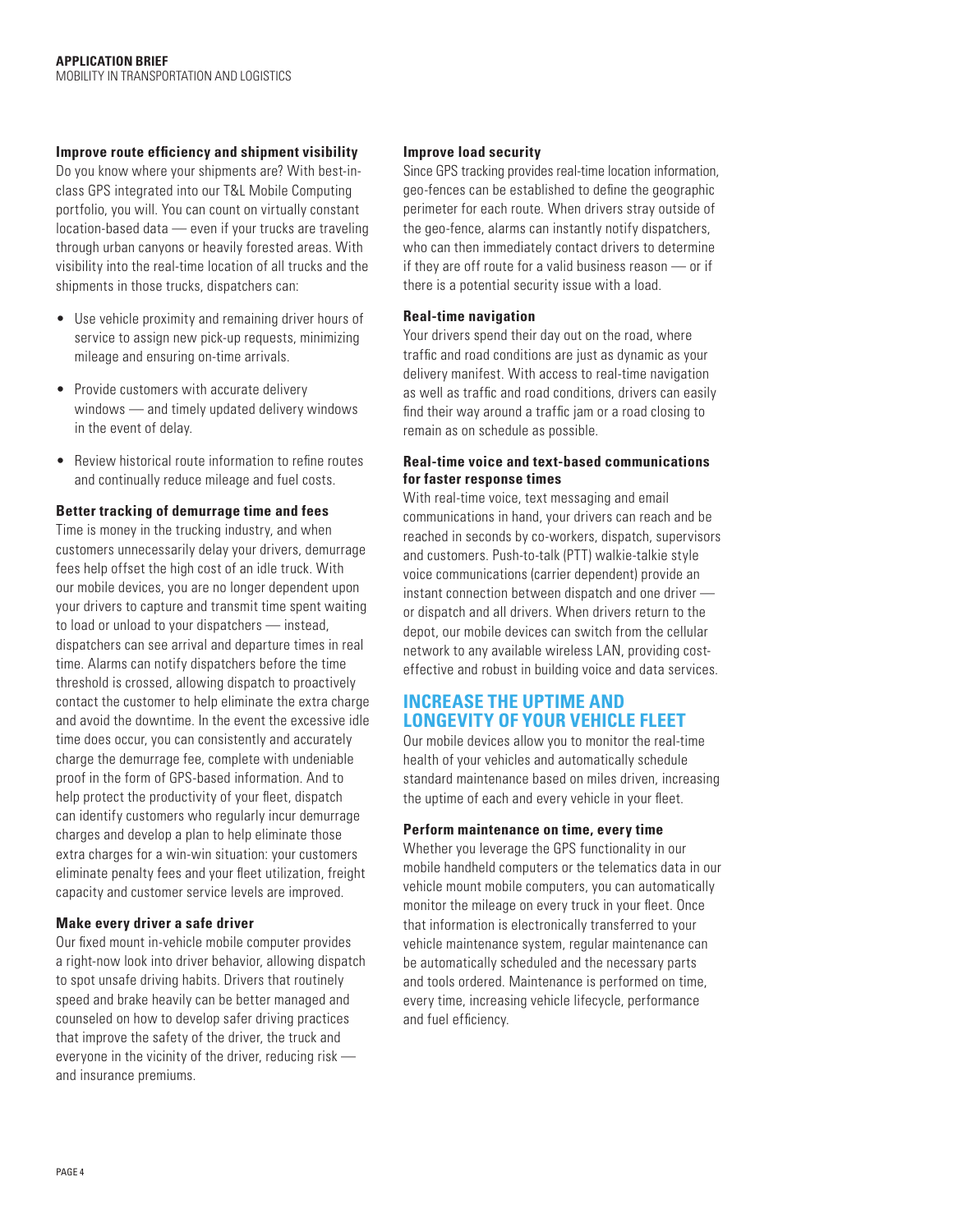## **Spot and address developing mechanical issues — before a breakdown occurs**

With our vehicle-mount mobile computers installed in your trucks, real-time visibility into engine error codes and other engine metrics can help you spot and instantly react to developing potential mechanical issues. The proactive repair prevents unplanned downtime that can wreak havoc with your delivery schedule — and threaten customer satisfaction.

# **Run a more profitable and successful business — and get a superior return on your mobility investment**

With our mobile devices in the hands of your drivers, you'll have the real-time information you need to reduce the cost of your delivery operations, get the most value out of your vehicles and your drivers, and improve the quality and consistency of your services. The result is a highly successful mobility solution that drives your profits and the success of your business to a new level.

#### **Improve customer service quality and customer loyalty**

With more efficient business processes and realtime visibility into the location of your entire fleet, dispatchers can ensure pickup and delivery on time, every time — a consistent high-level of service that earns customer satisfaction and loyalty.

#### **Save money**

Tighter day-to-day management reduces costs throughout your operations:

- The reduction in miles travelled per day reduces fuel costs.
- A reduction in paperwork helps contain staffing costs by improving workforce efficiency — the same number of drivers can deliver more loads and the same administrative staff can handle more work.
- The reduction in miles travelled per load allows trucks to deliver more loads throughout their lifecycle, improving the return on investment (ROI) for these high dollar assets.
- The automatic collection of information required to comply with government regulations reduces the cost of compliance.
- Detailed information on damaged shipments eliminates overpayment of damage claims.
- Better management of driving habits reduces maintenance costs.
- Safer driving habits mean fewer traffic violations, minimizing insurance costs.

#### **Improve profitability**

- Freight is now delivered at the lowest cost per load, improving margins and allowing more competitive pricing.
- Identify and collect all demurrage fees, providing the revenue required to offset vehicle downtime.
- Reduce unplanned vehicle downtime with proactive maintenance, protecting service continuity.

#### **Decrease your environmental footprint**

Mobility also helps protect the environment by making your business operations greener:

- Proper maintenance and fewer miles reduce the carbon footprint of your vehicle fleet.
- Elimination of paper forms reduces the amount of paper-based waste — and the energy required to recycle that waste.

For more information on how you can make the most out of every mile in your T&L operations, visit www.motorolasolutions.com/transportationandlogistics or access our global contact directory at www.motorolasolutions.com/contactus